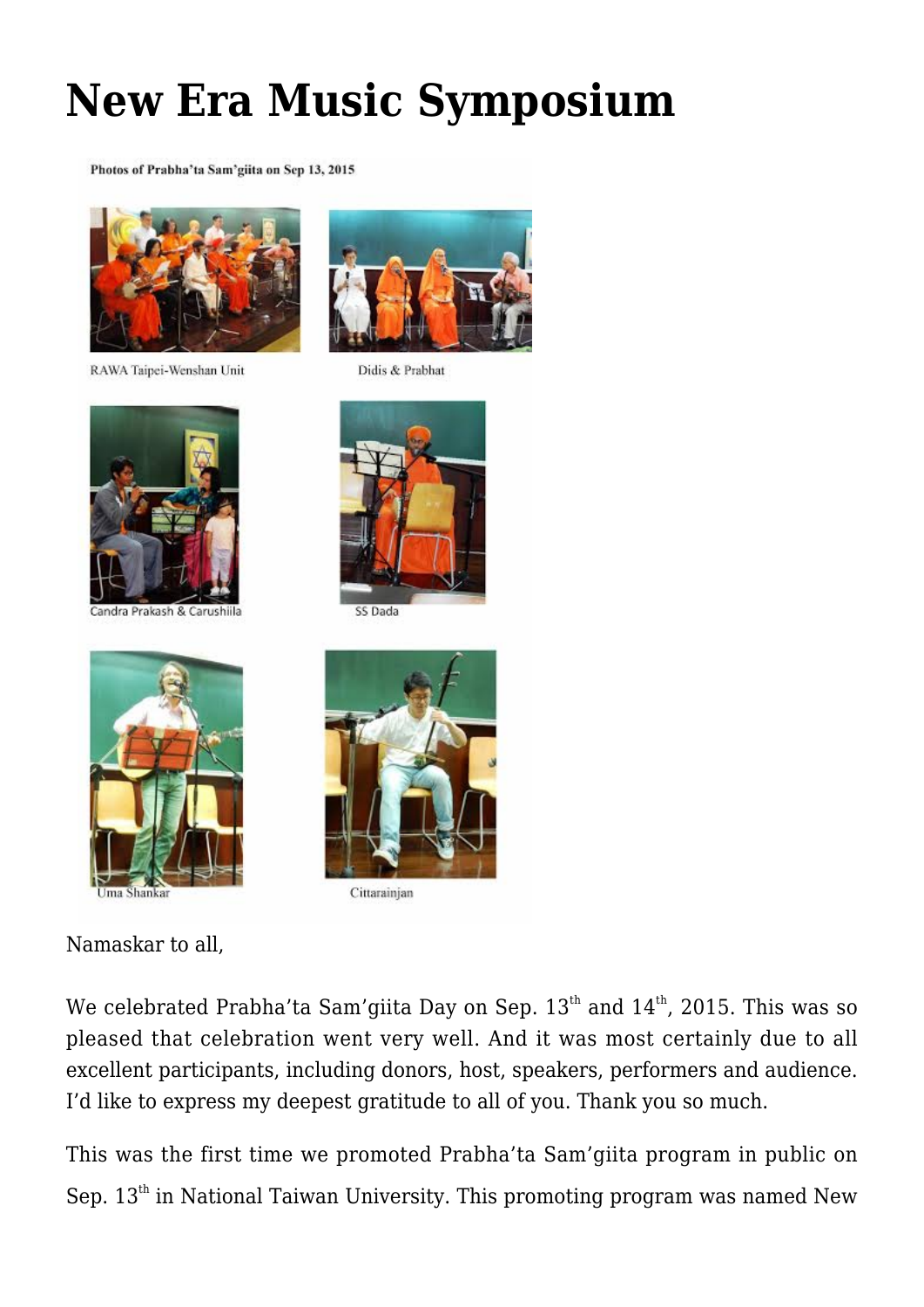Era Music Symposium, included 2 lectures by Dada Shiilabhadrananda and Acarya Liila' and 8 songs of Prabha'ta Sam'giita singing by RAWA Taipei Wenshan Unit, Didi Ananda Shivanii, Didi Ananda Vidya, Acarya Liila', Carushiila, Candra Prakash, SS Dada Shubhaniryasananda, Uma Shankar, RAWA Taipei Zhongxiao Unit and Cittarainjan.

In the beginning of preparing this program, some margiis thought Prabha'ta Sam'giita aren't like popular music, so it must be very difficult to get people interested in joining this program. Indeed, two weeks before the program, there were less than 10 people have signed up. Fortunately, in the efforts of volunteers and Baba's grace, there were about 100 people attended this program on Sep.

13<sup>th</sup> in National Taiwan University.

We were very glad to see the bright and delight of smiling on everyone's face. Some people gave feedback to us. As we knew, one of non-margiis was touched by the performance, then registered the class of yoga meditation. One margii said she knew most performers are amateur. She didn't expect to see the wonderful performance, so she planned to do her work on the scene. But her eyes and ears were attracted by the performance, she had to put her work aside and watched the performance intently.

Some margiis who attended program on Sep.  $13<sup>th</sup>$  continuously joined 6- hours Akhanda Prabha'ta Sam'giita singing on Sep.  $14<sup>th</sup>$  in Taipei Jagrti. The vibrations of light and delight which appeared on Sep.  $13^{th}$  were continued on Sep.  $14^{th}$ . The celebration of Prabha'ta Sam'giita Day this year was very successful. We appreciated all the participants so much. We select some photos and make one film of "New Era Music Symposium", please you click the below link to see and enjoy it.

Please open this site for the film on New Era Symposium :

<https://www.youtube.com/watch?v=mFDV2IVq9KM>

RAWA Taipei Secretary Hema'prabha'

[Email:rawatp.am@gmail.com](mailto:Email%3Arawatp.am@gmail.com)

M:0912-215925